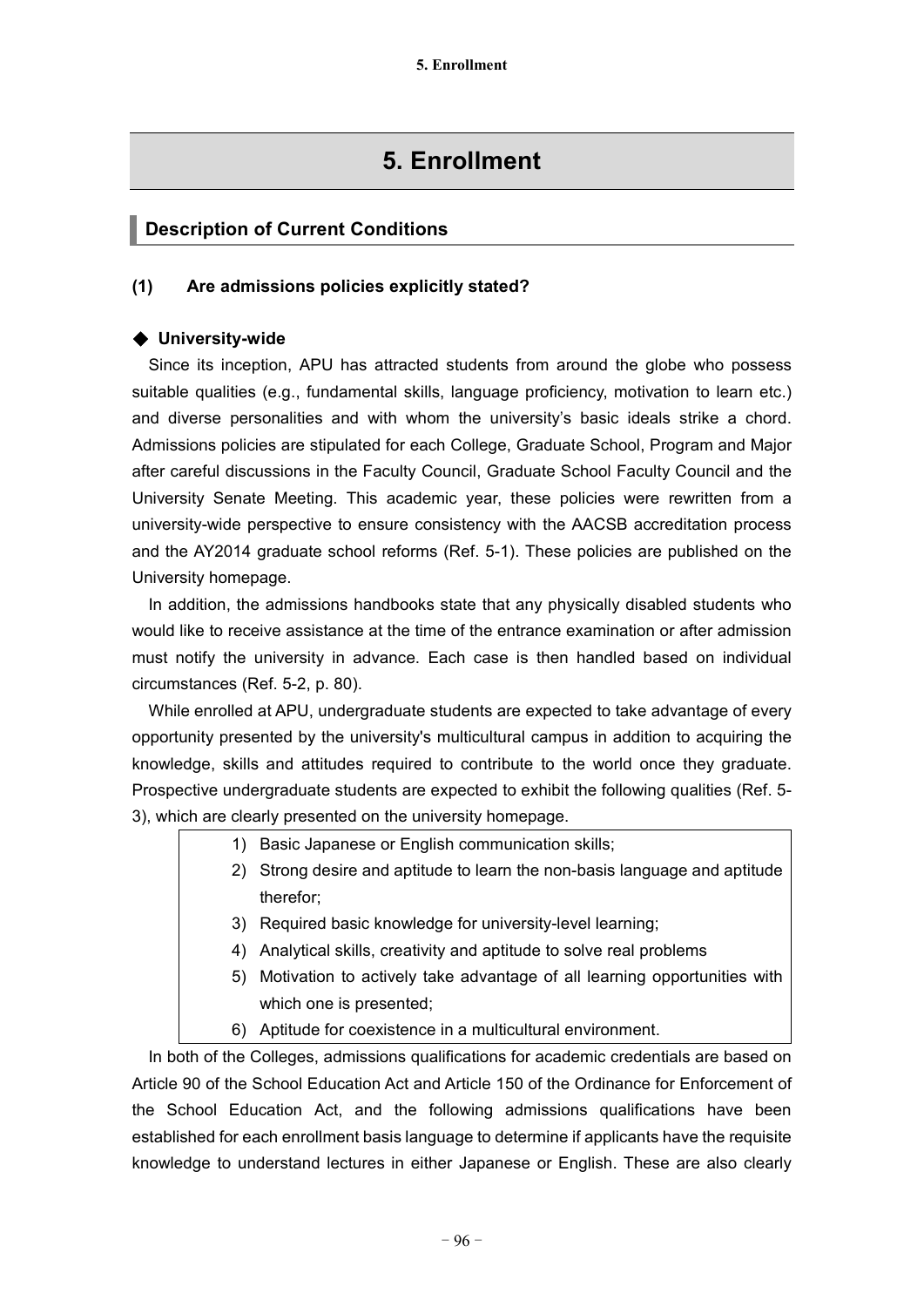| Language   | 0f | Qualifications                                                                  |
|------------|----|---------------------------------------------------------------------------------|
| Enrollment |    |                                                                                 |
| Japanese   |    | Japanese proficiency equivalent to at least 90 points on Level N1, or at least  |
|            |    | 100 points on Level N2, of the Japanese Language Proficiency Test (JLPT), or    |
|            |    | at least 220 points on the Examination for Japanese University Admission for    |
|            |    | International Students (EJU) (excluding the written exam)                       |
| English    |    | English proficiency equivalent to at least 61 points on the TOEFL-iBT, at least |
|            |    | 500 points on the TOEFL-PBT, at least 5.5 points on the IELTS, at least 700     |
|            |    | points on the TOEIC, or at least Grade Pre-1 of the EIKEN Test in Practical     |
|            |    | English Proficiency                                                             |

stated in the admissions handbooks (Ref. 5-4, p.7).

To contribute to the world upon graduation, graduate students are expected to acquire comprehensive, expert knowledge and research skills and to take full advantage of APU's multicultural campus to develop a global perspective and networks. Prospective graduate students are expected to exhibit the following qualities. These are stated in the admissions policy common to both Graduate Schools and are published on the university homepage (Ref. 5-3).

- 1) Basic English skills for learning and communication;
- 2) Specialized knowledge required to engage in advanced studies in one's graduate school and division;
- 3) Analytical skills, perceptiveness and aptitude to solve real problems;
- 4) Motivation to actively take advantage of all learning opportunities with which one is presented;
- 5) Aptitude for coexistence in a multicultural environment.

In both of the Graduate Schools, admissions qualifications for academic credentials are based on Article 102 of the School Education Act and Article 155 of the Ordinance for Enforcement of the School Education Act, and the following admissions qualifications have been established to determine if applicants have the requisite knowledge to understand lectures in English. These are also clearly stated in the admissions handbooks (Ref. 5-5, p.7).

| Language of | Qualifications                                                                  |  |
|-------------|---------------------------------------------------------------------------------|--|
| Enrollment  |                                                                                 |  |
| English     | English proficiency equivalent to at least 80 points on the TOEFL-iBT, at least |  |
|             | 550 points on the TOEFL-PBT, at least 6.0 points on the IELTS, or at least 780  |  |
|             | points on the TOEIC                                                             |  |

# ◆ **College of Asia Pacific Studies**

The admissions policy for APS comprises the following three qualities, and it is published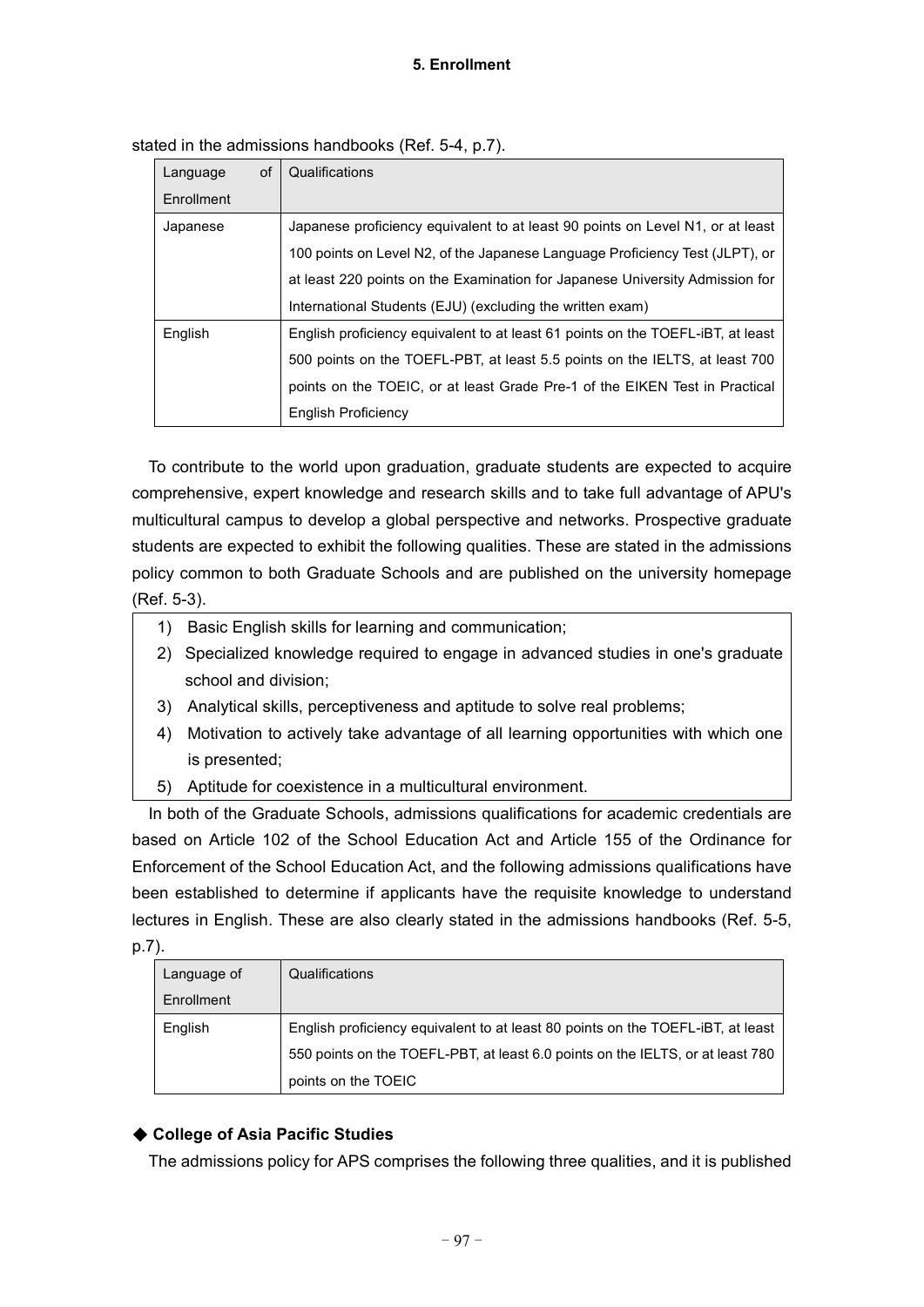on the university homepage (Ref. 5-3).

- 1) Ability to integrate large amounts information, think about things from multiple angles and frame one's opinions;
- 2) Interest in the societies and cultures of the Asia Pacific region;
- 3) Insight into the society of the 21st century.

# ◆ **College of International Management**

The admissions policy for APM comprises the following three qualities, and it is published on the university homepage (Ref. 5-3).

- 3) Interest in business;
- 4) Strong ethical outlook and interest in developing the Asia Pacific region though business;
- 5) Insight into the society of the 21st century.

# ◆ **Graduate School of Asia Pacific Studies**

Graduate School of Asia Pacific Studies Master's Program in Asia Pacific Studies

The admissions policy for the GSA Major in Asia Pacific Studies comprises the following two qualities, and it is published on the university homepage (Ref. 5-3).

- 1) A keen interest in research pertaining to fields including international relations and social and cultural studies required for the development of the Asia Pacific;
- 2) A strong intention to contribute to sustainable development and coexistence in the Asia Pacific region;

Graduate School of Asia Pacific Studies Master's Program in International Cooperation **Policy** 

The admissions policy for the GSA Major in International Cooperation Policy comprises the following two qualities, and it is published on the university homepage (Ref. 5-3).

- 1) A keen interest in research pertaining to fields including administration, environmental studies, development, health science and tourism required for the development of the Asia Pacific;
- 2) A strong intention to contribute to sustainable development and coexistence in the Asia Pacific region.

Graduate School of Asia Pacific Studies Doctoral Program in Asia Pacific Studies

The admissions policy for GSAD comprises the following three qualities, and it is published on the university homepage (Ref. 5-3).

- 1) A keen interest for pioneering new academic disciplines required for the development of the Asia Pacific.
- 2) Aptitude and skills for mastering new academic theories and applications as an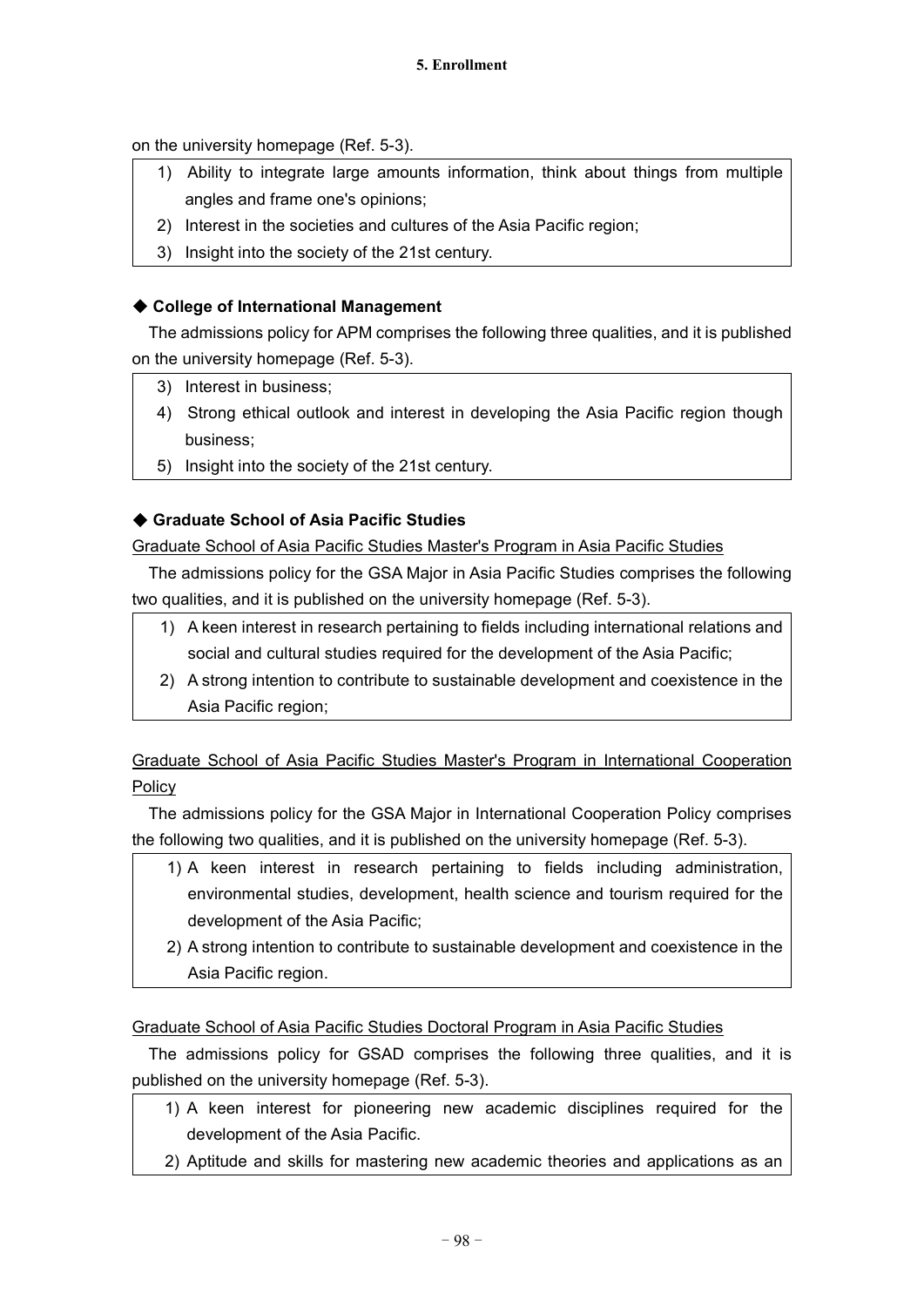independent researcher

3) A strong intention to contribute to sustainable development and coexistence in the Asia Pacific region

### ◆ **Graduate School of Management**

The admissions policy for GSM comprises the following two qualities, and it is published on the university homepage (Ref. 5-3).

- 1) A keen interest in companies in the Asia Pacific region and solving the management issues they face;
- 2) The ability to contribute to the sustainable development of the Asia Pacific region as an all-around manager or leader who possesses a highly ethical outlook.

GSM's admissions qualifications for required knowledge at the time of enrollment are either at least two years of work experience or a certain score on the Graduation Management Admissions Test (GMAT) (Ref. 5-5, p. 9).

# **(2) Are student recruitment and selection conducted fairly and appropriately in accordance with admission policies?**

#### ◆ **University-wide**

To ensure transparency in student selection, entrance examination types (e.g., selection methods, test subjects, grade distributions etc.), recruitment quotas and application qualifications are clearly indicated in the admissions handbooks and admissions guides and on the university homepage. The results of the previous year's admissions (e.g., number of applicants, number of examinees, number of accepted students, lowest passing scores etc.) are also published (Ref. 5-6).

As for the administrative framework, we employ teams of multiple faculty and staff to prevent mishandling or errors and ensure objectivity in the screening and scoring of documents and the holding of interviews in the selection stage.

Admissions assessments are deliberated and decided by the Admissions Assessment Committee, an expert committee of the Faculty Council, after a deliberation conducted in accordance with screening criteria stipulated by the Admissions Committee by a screening group composed of several faculty and staff members, including the Dean of Admissions. This series of multiple deliberations ensures the transparency and fairness of the process.

In the Colleges, separate student recruitment and admissions selection policies for domestic and international students are formulated every academic year, and these are finalized at the University Senate Meeting after a deliberation by the Admissions Committee. AO entrance examinations are conducted to select international students, and domestic students are selected by way of general entrance examinations, AO entrance examinations and special entrance examinations. These examinations are appropriately administered in accordance with relevant laws and the annual University Enrollee Selection Guidelines (a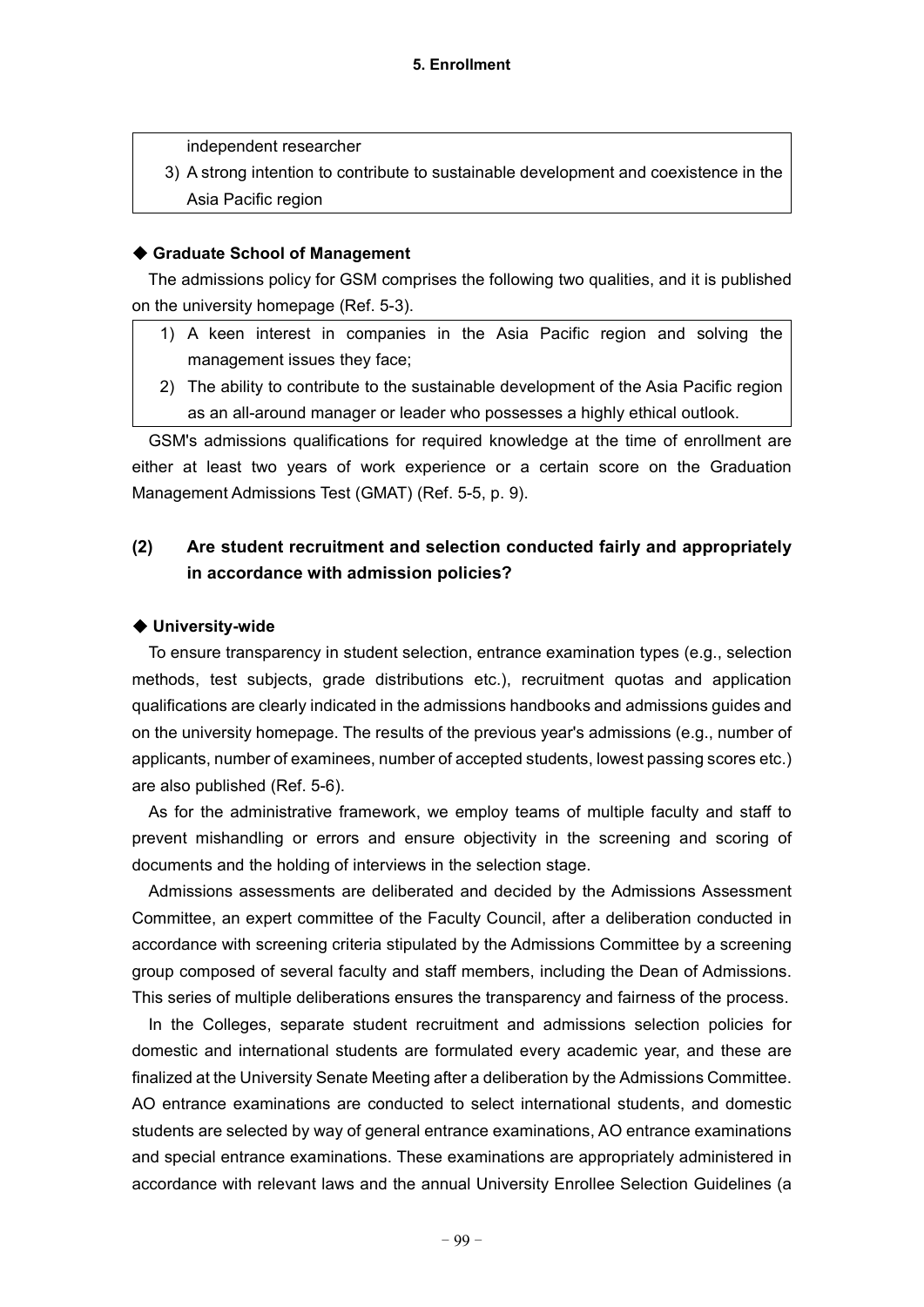notification issued by the Director of the MEXT Higher Education Bureau). Assessments are conducted by the Admissions Assessment Committee, an expert committee established under the Faculty Council (Ref. 5-7, Article 3).

| <b>Student Type</b> |          | Examination | <b>Examination Type</b>                                       |
|---------------------|----------|-------------|---------------------------------------------------------------|
|                     |          | Format      |                                                               |
| International       | Residing | AO.         | Examination for international students residing in Japan      |
| students            | in Japan |             | Transfer entrance examination                                 |
|                     | Residing | AO          | Examination for international students residing outside Japan |
|                     | abroad   |             | Transfer entrance examination                                 |
| Domestic students   |          | General     | A Type, English-focused Type, Concurrent National Center      |
|                     |          |             | Type, Center Type, March Exam Type, Center + Interview        |
|                     |          |             | Type, Center Type (March)                                     |
|                     |          | AO          | Comprehensive<br>Evaluation<br>Type,<br>Activities<br>and     |
|                     |          |             | Achievements Type, English-basis AO Type, Fall AO             |
|                     |          |             | <b>Entrance Examination</b>                                   |
|                     |          | Special     | Admission by Recommendation (from a designated school,        |
|                     |          |             | formal partner school, affiliated school or informal partner  |
|                     |          |             | school), Returnee Student Examination A/B, Fall Returnee      |
|                     |          |             | Examination A/B, Transfer Entrance Examination                |

With regard to international student recruitment, we recruit primarily in countries and regions where we have local offices, and we aim to admit a wide variety of students without relying on any given set of countries or regions in order to maintain campus diversity. In the countries and regions where we have local offices, we work closely with office staff to conduct school visits, hold our own information sessions and propose study trips to APU. In the United States, Europe, Africa and other regions where we do not have offices, we take advantage of local educational fairs and other events.

For the sake of fair and proper student selection, we publish admissions handbooks to widely communicate accurate information, including the recruitment quotas, application qualifications, and entrance examination dates determined by the Admissions Committee (Ref. 5-4). We also strive to make this information widely available by posting it on the university homepage (Ref. 5-8). Students are selected with the AO entrance examination, which entails a document screening (i.e., a confirmation of application qualifications, language proficiency, and high school or university grades), after which all applicants are interviewed. Interviews are either conducted face-to-face in country or over the internet.

We recruit domestic students from all regions of Japan. With the objective of directly communicating the appeal of the university to high school students and their guardians, we hold Open Campus and Summer Camp events (i.e., study camp for high school students)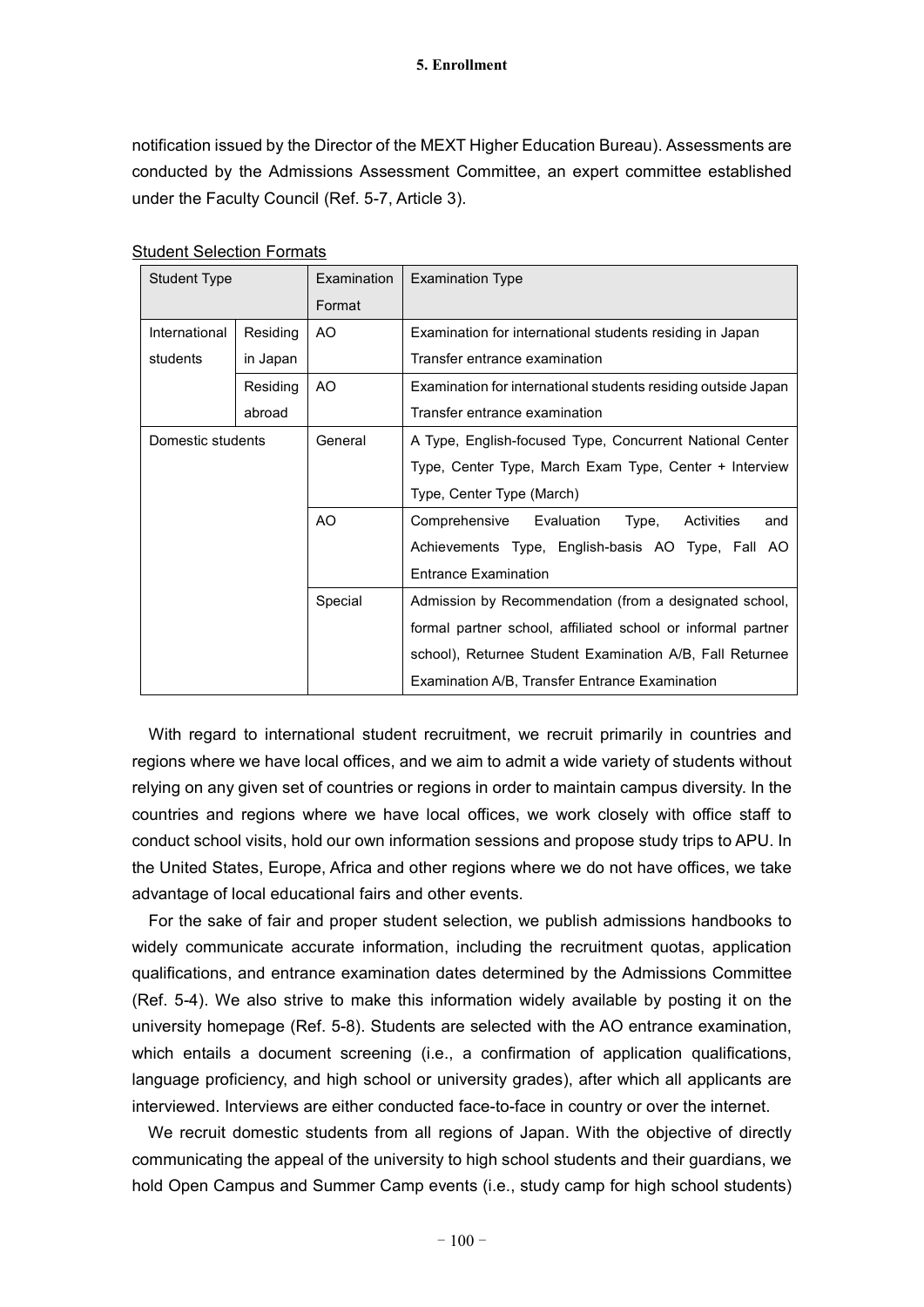#### **5. Enrollment**

on our campus, and we also offer information sessions and consultations in the six major cities where there are Ritsumeikan Plazas as well as at Ritsumeikan's Tokyo and Osaka Umeda Campuses. In AY2014, we held three Open Campuses and two Summer Camps (one for third-year high school students and one for first and second-year high school students), thereby exposing potential students to APU's multicultural campus first hand.

Using the Prospectus and the university homepage, we provide information on entrance examinations as well as information on academics and campus life. Throughout the year, we visit high schools and preparatory schools all over Japan as well as foreign high schools and schools for Japanese residing overseas to disseminate information (Ref. 5-6).

Also, for the sake of fair and proper student selection, we publish admissions handbooks and admissions guides to widely communicate accurate information, including the recruitment quotas, application qualifications, and entrance examination dates determined by the Admissions Committee. We also disclose this information on the university homepage (Ref. 5-2; Ref. 5-6). Selection relies heavily on the AO entrance examination, which serves to evaluate applicant qualities and skills comprehensively and multidimensionally, and approximately one-third of the domestic student recruitment quota (i.e., 215 of 610 students for both Colleges) is fulfilled with this examination. With a multitrack evaluation consisting of a document screening, an essay examination and an interview, we select students consistent with our admissions policy. In AY2014, 714 domestic students applied for the AO entrance examination, of which 267 passed and 183 were admitted. The remaining two-thirds of the recruitment quota is covered by general entrance examinations (including examinations that utilize the National Center for University Entrance Examinations test) and special entrance examinations, which include admission by recommendations from affiliated and other schools and returnee examinations.

#### ◆ **College of Asia Pacific Studies**

The international student recruitment quota is set at 210, out of the enrollment capacity of 600. Faculty and staff travel to countries in East and Southeast Asia where we have offices as well as to the rest of Asia, Oceania, Europe, the United States, Africa and other regions to recruit students directly, and we set enrollment targets depending on the situation in each country. All applicants must submit a statement of intent, academic transcripts and other documents that are screened in advance and attend an interview. With this, we assess students' motivation to study abroad in Japan and their suitability therefor as well as their interest in the wider world. Compared to the AY2014 recruitment quota of 210, 484 students applied, 406 were accepted and 267 were admitted.

The domestic student recruitment quota is set at 390, out of the enrollment capacity of 600. We recruit and select these students in approximately even portions from each of the three types of entrance examinations—general, AO and special.

Selection relies particularly heavily on the AO entrance examination, which assesses the skills, ambitions, aptitude and interests indicated in the admissions policy with a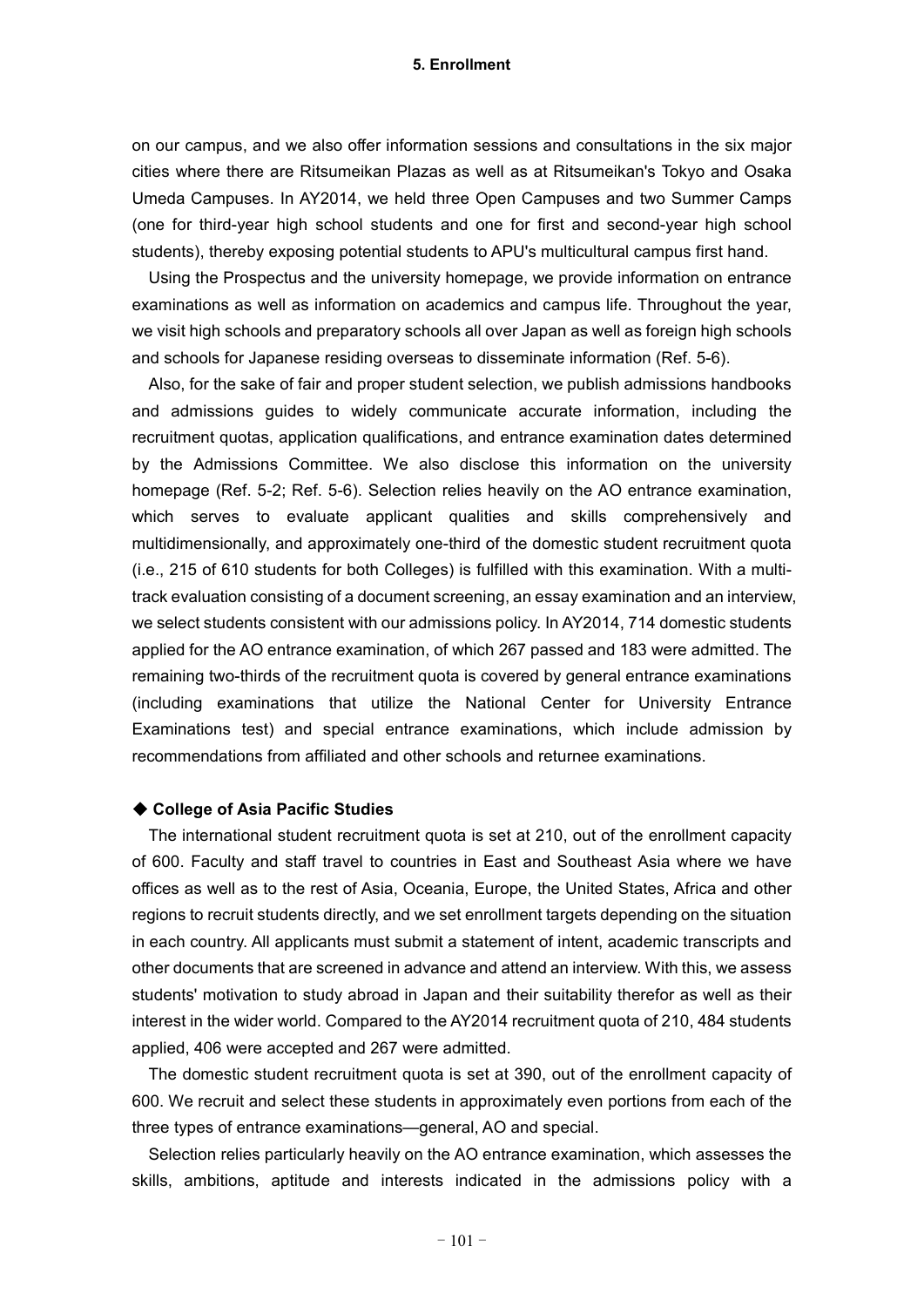combination of a screening of documents, including the statement of intent and application form, an essay test, and an interview. Compared to the AY2014 recruitment quota of 141 on the AO entrance examination, 469 students applied, 186 were accepted and 125 were admitted.

#### ◆ **College of International Management**

The international student recruitment quota is set at 380, out of the enrollment capacity of 600. Faculty and staff travel to countries in East and Southeast Asia where we have offices as well as to the rest of Asia, Oceania, Europe, the United States, Africa and other regions to recruit students directly, and we set enrollment targets depending on the situation in each country. All applicants must submit a statement of intent, academic transcripts and other documents that are screened in advance and attend an interview. With this, we assess students' motivation to study abroad in Japan and their suitability therefor as well as their interest in the wider world. Compared to the AY2014 recruitment quota of 380, 792 students applied, 649 were accepted and 437 were admitted.

The domestic student recruitment quota is set at 220, out of the enrollment capacity of 600. We recruit and select these students in approximately even portions from each of the three types of entrance examinations—general, AO and special.

Selection relies particularly heavily on the AO entrance examination, which assesses the skills, ambitions, aptitude and interests indicated in the admissions policy with a combination of a screening of documents, including the statement of intent and application form, an essay test, and an interview. Compared to the AY2014 recruitment quota of 74 on the AO entrance examination, 245 students applied, 81 were accepted and 58 were admitted.

### ◆ **Graduate School of Asia Pacific Studies**

#### Master's Program

As with the undergraduate College, the Graduate School recruits students in accordance with the policy that is formulated every academic year. The basic approach is to conduct incountry recruitment activities in the same target areas as the undergraduate College. Recruitment methods include participation in fairs and information sessions organized by the university.

#### Doctoral Program

With a pre-screening system in place, we verify applicants' research content as well as the availability of their preferred fields and research supervisors before they submit their applications.

#### ◆ **Graduate School of Management**

As with the undergraduate College, the Graduate School sets key recruitment goals in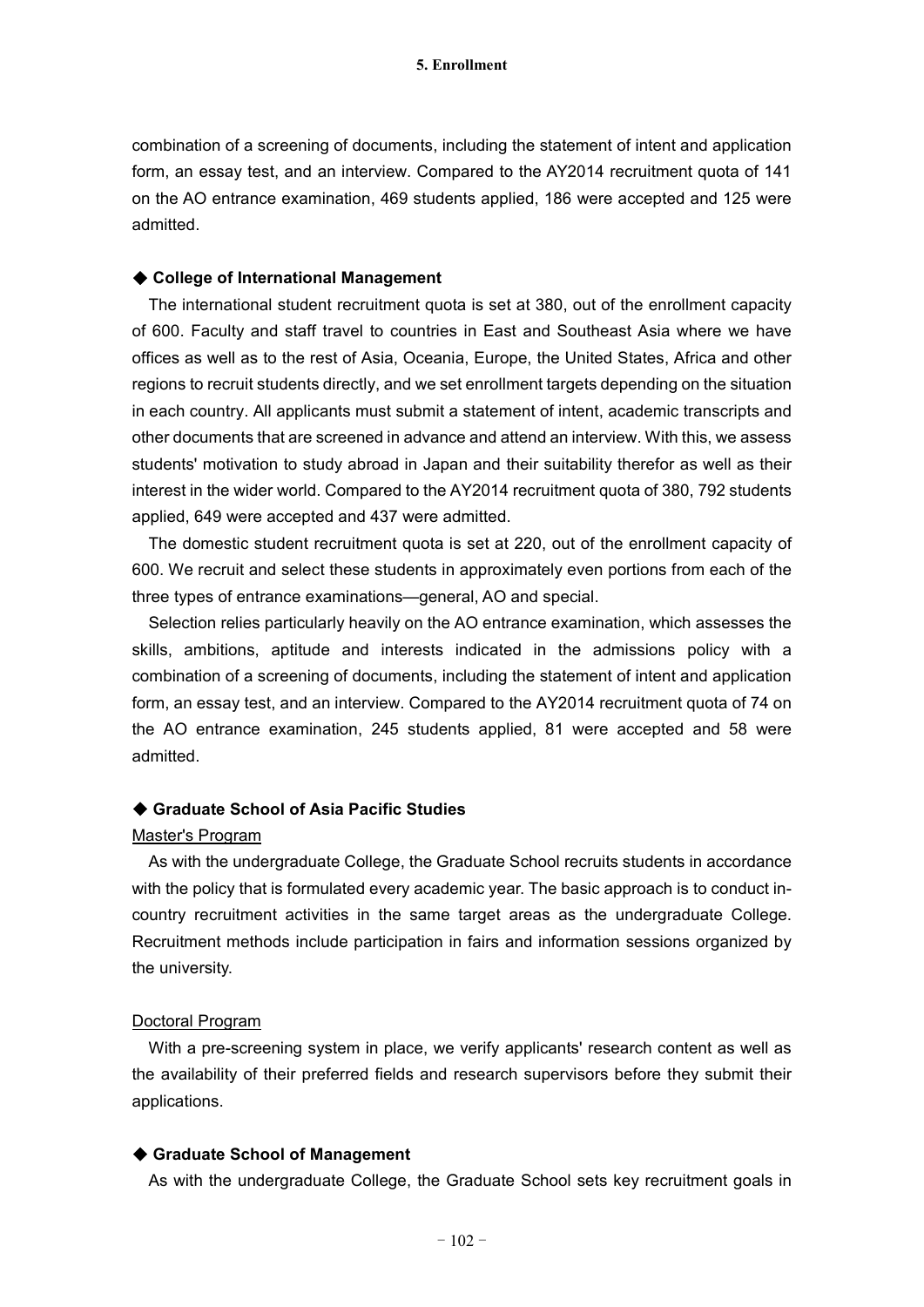accordance with the policy that is formulated every academic year. The basic approach is to conduct in-country recruitment activities in the same target areas as the undergraduate College. Recruitment methods include participation in fairs and information sessions organized by the university.

# **(3) In addition to setting appropriate capacities for student enrollment, does the university properly manage the number of current enrollees based on intake capacities?**

#### ◆ **University-wide**

With regard to the proper management of intake capacities, the Admissions Assessment Committee conducts careful admissions assessments, ensuring no major discrepancies between the enrollment and intake capacities. In addition, the number of current enrollees and the number of scheduled enrollees are confirmed in the Admissions Committee, Faculty Council, Graduate School Faculty Council and University Senate Meeting.

Both Colleges fulfilled their enrollment capacities in AY2014 (April and September admission), but were unable to fulfill their second and third-year transfer capacities.

Compared to a total intake capacity of 5,033 for both Colleges, there were 5,517 current enrollees as of November 1, 2014, making for a 1.10 ratio of intake capacity to current enrollees (University Basic Data, Table 4).

#### ◆ **College of Asia Pacific Studies**

Based on an enrollment capacity of 600 in AY2014 (total for April and September admissions), we admitted 267 international students and 429 domestic students, for a total of 696 students, resulting in a ratio of enrollment capacity to actual enrollees of 1.16. The ratio of enrollment capacity to actual enrollees has averaged 1.05 over the past five years (AY2010 - AY2014).

Compared to a second-year transfer enrollment capacity of 12 for AY2014 (total for April and September admissions), 0 international students and one domestic student (Total: 1 student) transferred, making for a 0.08 ratio of second-year transfer capacity to actual enrollees. Likewise, for third-year transfer enrollment, the total capacity was 18, but only three international students and 0 domestic students (Total: 3 students) transferred, resulting in a 0.17 ratio of third-year transfer capacity to actual enrollees.

Compared to an intake capacity of 2,490 in AY2014, there were 2,786 current enrollees as of November 1, 2014, making for a 1.12 ratio of intake capacity to current enrollees (University Basic Data, Table 4).

#### ◆ **College of International Management**

Based on an enrollment capacity of 600 in AY2014 (total for April and September admissions), we admitted 437 international students and 264 domestic students, for a total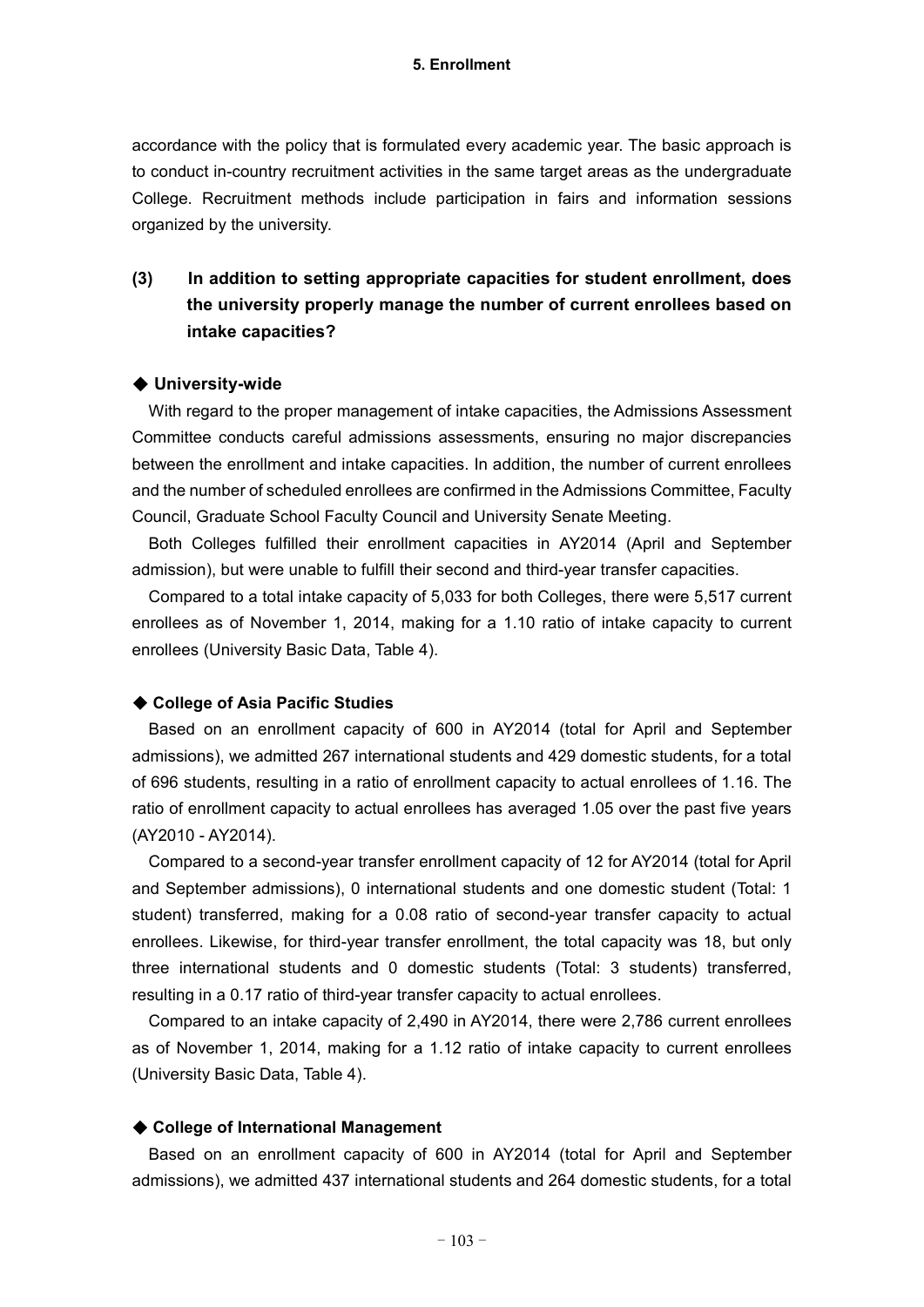#### **5. Enrollment**

of 701 students, resulting in a ratio of enrollment capacity to actual enrollees of 1.17. The ratio of enrollment capacity to actual enrollees has averaged 1.06 over the past five years (AY2010 - AY2014).

Compared to a second-year transfer enrollment capacity of 22 for AY2014 (total for April and September admissions), one international student and zero domestic students (Total: 1 student) transferred, making for a 0.05 ratio of second-year transfer capacity to actual enrollees. Likewise, for third-year transfer enrollment, the total capacity was 31, but only nine international students and 0 domestic students (Total: 9 students) transferred, resulting in a 0.29 ratio of third-year transfer capacity to actual enrollees.

Compared to an intake capacity of 2,543 in AY2014, there were 2,731 current enrollees as of November 1, 2014, making for a 1.07 ratio of intake capacity to current enrollees (University Basic Data, Table 4).

In the AY2008 university evaluation, the College of International Management (then, the College of Asia Pacific Management) received a advice on its ratio of intake capacity to current enrollees and a recommendation regarding its ratio of enrollment capacity to actual enrollee numbers. However, these figures have since improved (University Basic Data, Table 4).

At present, the undergraduate transfer enrollment capacity and the graduate enrollment capacity remain unfulfilled.

#### ◆ **Graduate School of Asia Pacific Studies**

Compared to the GSA Master's Program intake capacity of 120 as of November 1, 2014, there were 84 current enrollees, making for a 0.70 ratio of intake capacity to current enrollees. Based on an enrollment capacity of 60 in AY2014 (total for April and September admissions), GSA admitted 41 students, resulting in a ratio of enrollment capacity to actual enrollees of 0.68 (University Basic Data, Table 4).

Compared to the GSA Doctoral Program intake capacity of 30, there were 34 current enrollees, making for a 1.13 ratio of intake capacity to current enrollees—an improvement over the 1.77 mark from last academic year. Based on an enrollment capacity of 10 in AY2014 (total for April and September admissions), GSAD admitted 9 students, resulting in a ratio of enrollment capacity to actual enrollees of 0.90 (University Basic Data, Table 4).

### ◆ **Graduate School of Management**

Compared to the GSM Master's Program intake capacity of 80 as of November 1, 2014, there were 49 current enrollees, making for a 0.61 ratio of intake capacity to current enrollees. Based on an enrollment capacity of 40 in AY2014 (total for April and September admissions), GSM admitted 34 students, resulting in a ratio of enrollment capacity to actual enrollees of 0.85 (University Basic Data, Table 4). The intake capacity fulfillment rate in GSM is improving.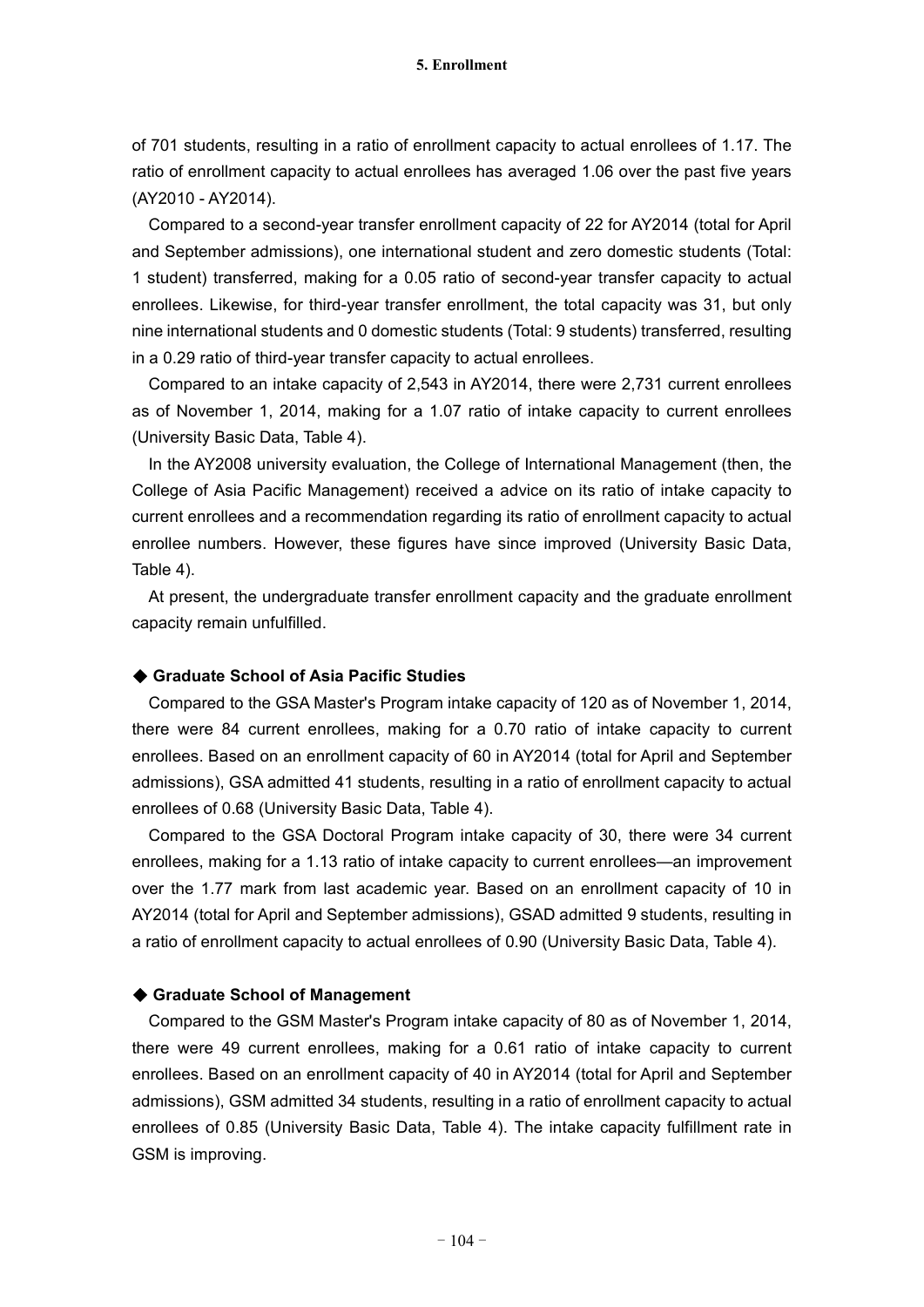# **(4) Are regular reviews held to ensure that student recruitment and selection are conducted fairly and appropriately in accordance with admission policies?**

### ◆ **University-wide**

APU's student recruitment and selection policies are reviewed and examined every academic year, and policies for the upcoming academic year are finalized by the University Senate Meeting after a deliberation in the Admissions Committee.

The adequacy of intake and enrollment capacities is reviewed every time academic reforms are enacted. APU is unique in that students are admitted twice per year (in the Spring and Fall) and that international students account for nearly half of the student body, the latter of which is easily influenced by external factors such as the international situation and economic trends. As such, we manage current enrollee numbers on a semesterly basis and track scheduled international student enrollee numbers weekly. We share this information internally by way of regular reports at the University Senate Meeting, and we strive to properly manage our intake and enrollment capacities.

### ◆ **College of Asia Pacific Studies**

Entrance examination results for the undergraduate Colleges are shared throughout the university by way of semesterly reports at the Admissions Committee, Faculty Council, University Senate Meeting, Executive Board of Trustees and Board of Trustees.

## ◆ **College of International Management**

Entrance examination results for the undergraduate Colleges are shared throughout the university by way of semesterly reports at the Admissions Committee, Faculty Council, University Senate Meeting, Executive Board of Trustees and Board of Trustees.

#### ◆ **Graduate School of Asia Pacific Studies**

Entrance examination results for the Graduate Schools are shared throughout the university by way of semesterly reports at the Admissions Committee, Graduate School Faculty Council, University Senate Meeting, Executive Board of Trustees and Board of **Trustees** 

### ◆ **Graduate School of Management**

Entrance examination results for the Graduate Schools are shared throughout the university by way of semesterly reports at the Admissions Committee, Graduate School Faculty Council, University Senate Meeting, Executive Board of Trustees and Board of Trustees.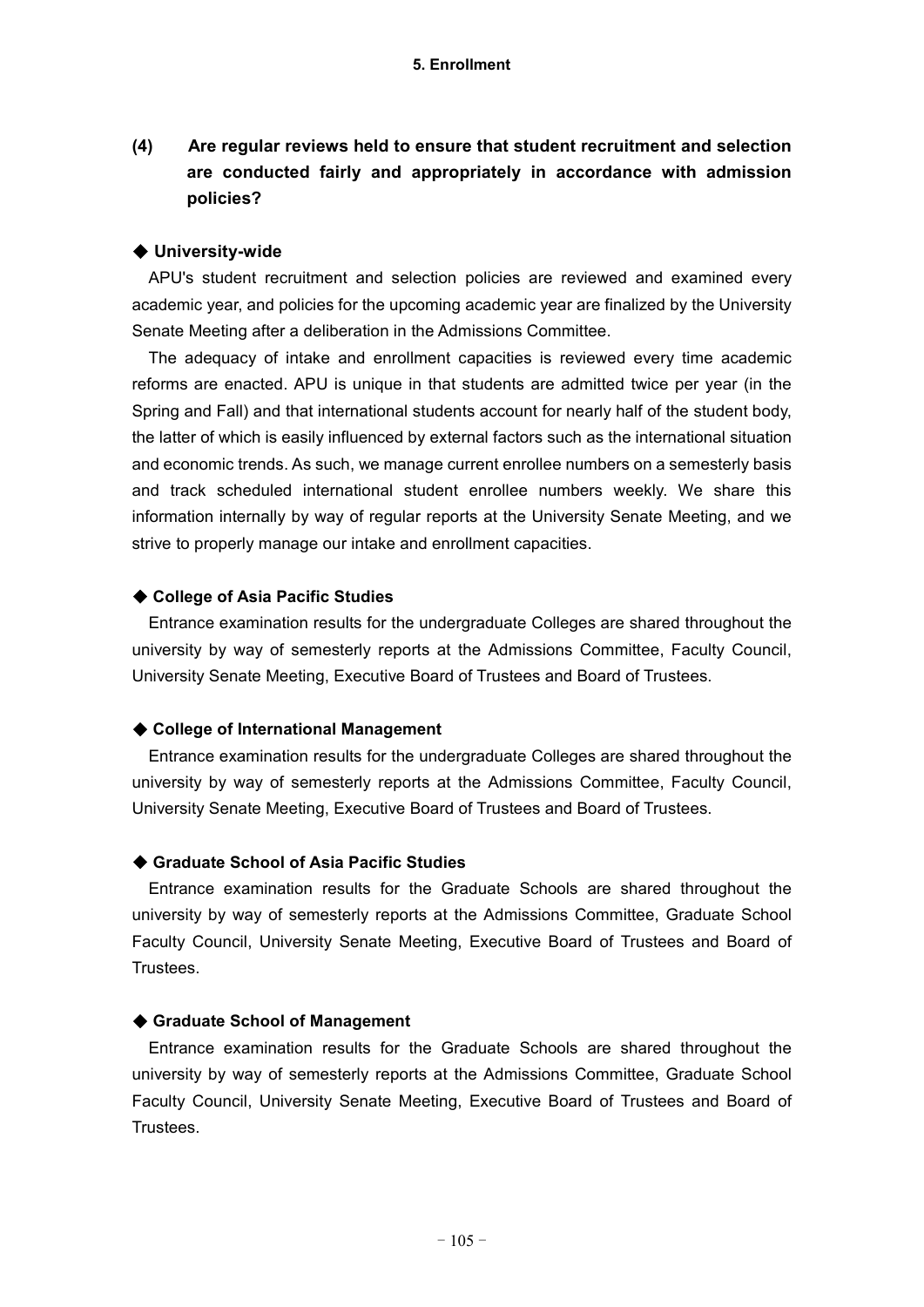# **2. Assessment**

# **(1) Items that are Showing Results**

# ◆ **University-wide**

1) Creating and maintaining a multicultural campus

We engage in recruitment activities to showcase APU's curriculum and unique features to high schools in Japan and around the world, and because of this, we have succeeded in attracting students from nearly 80 countries and regions (Ref. 5-8; Ref. 5-9). We strive to undertake recruitment activities so that, as much as possible, we can maintain the 1:1 ratio of domestic to international students. (As of November 1, 2014, there were 54.4% domestic students and 45.6% international students currently enrolled at APU in both the undergraduate and graduate levels.) Since our inception in 2000, China, Korea and the countries of East Asia have accounted for a large percentage of our international students, but we have increased the percentage of students from Southeast Asia and other regions as a means to ensure diversity.

# **(2) Areas for Improvement**

## ◆ **College of Asia Pacific Studies**

1) Clearly presenting admissions policies in printed publications The admissions policy is not printed in the admissions handbooks for AY2015.

## 2) Unfulfilled transfer capacity

The transfer enrollment capacity for AY2014 (for both April and September admissions) is below the 0.7 threshold recommended by the Japan University Accreditation Association.

# ◆ **College of International Management**

1) Clearly presenting admissions policies in printed publications

The admissions policy is not printed in the admissions handbooks for AY2015.

# 2) Unfulfilled transfer capacity

The transfer enrollment capacity for AY2014 (for both April and September admissions) is below the 0.7 threshold recommended by the Japan University Accreditation Association.

# ◆ **Graduate School of Asia Pacific Studies**

1) Clearly presenting admissions policies in printed publications The admissions policy is not printed in the admissions handbooks for AY2015.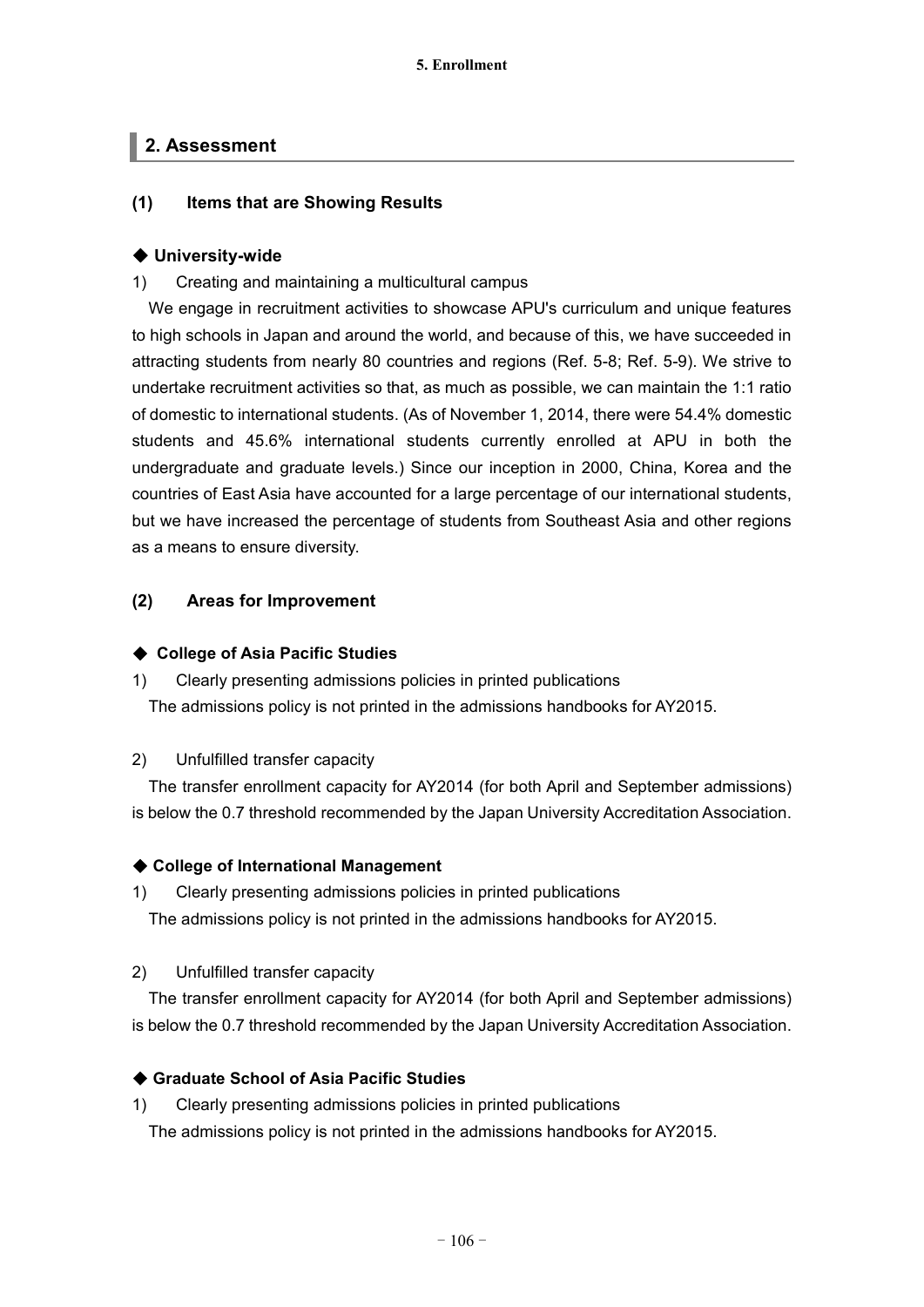## ◆ **Graduate School of Management**

1) Clearly presenting admissions policies in printed publications The admissions policy is not printed in the admissions handbooks for AY2015.

# **3. Strategic Direction for the Future**

## **(1) Items that are Showing Results**

## ◆ **University-wide**

1) Creating and maintaining a multicultural campus

As mentioned above, we have already realized a multicultural environment by attracting students from nearly 80 countries and regions and maintaining a near 1:1 ratio of domestic to international students, but our new goal under the Top Global University Project is to achieve the steady intake of international student from 100 countries and regions. To achieve this goal, we will expand the recruitment areas to which we send faculty and staff, cooperate with APU alumni around the globe, and build an eye-catching website for students who want to study abroad in Japan. In this way, we will work to attract students from more countries and regions.

# **(2) Areas for Improvement**

## ◆ **College of Asia Pacific Studies**

1) Clearly presenting admissions policies in printed publications We will print the admissions policy in the admissions handbooks for AY2016.

## 2) Unfulfilled transfer capacity

To fulfill the transfer capacity, we will strengthen publicity targeting students in junior colleges and technical schools both in Japan and overseas. We will also begin a review of the capacities stipulated in the University Regulations.

## ◆ **College of International Management**

1) Clearly presenting admissions policies in printed publications

We will print the admissions policy in the admissions handbooks for AY2016.

## 2) Unfulfilled transfer capacity

To fulfill the transfer capacity, we will strengthen publicity targeting students in junior colleges and technical schools both in Japan and overseas. We will also begin a review of the capacities stipulated in the University Regulations.